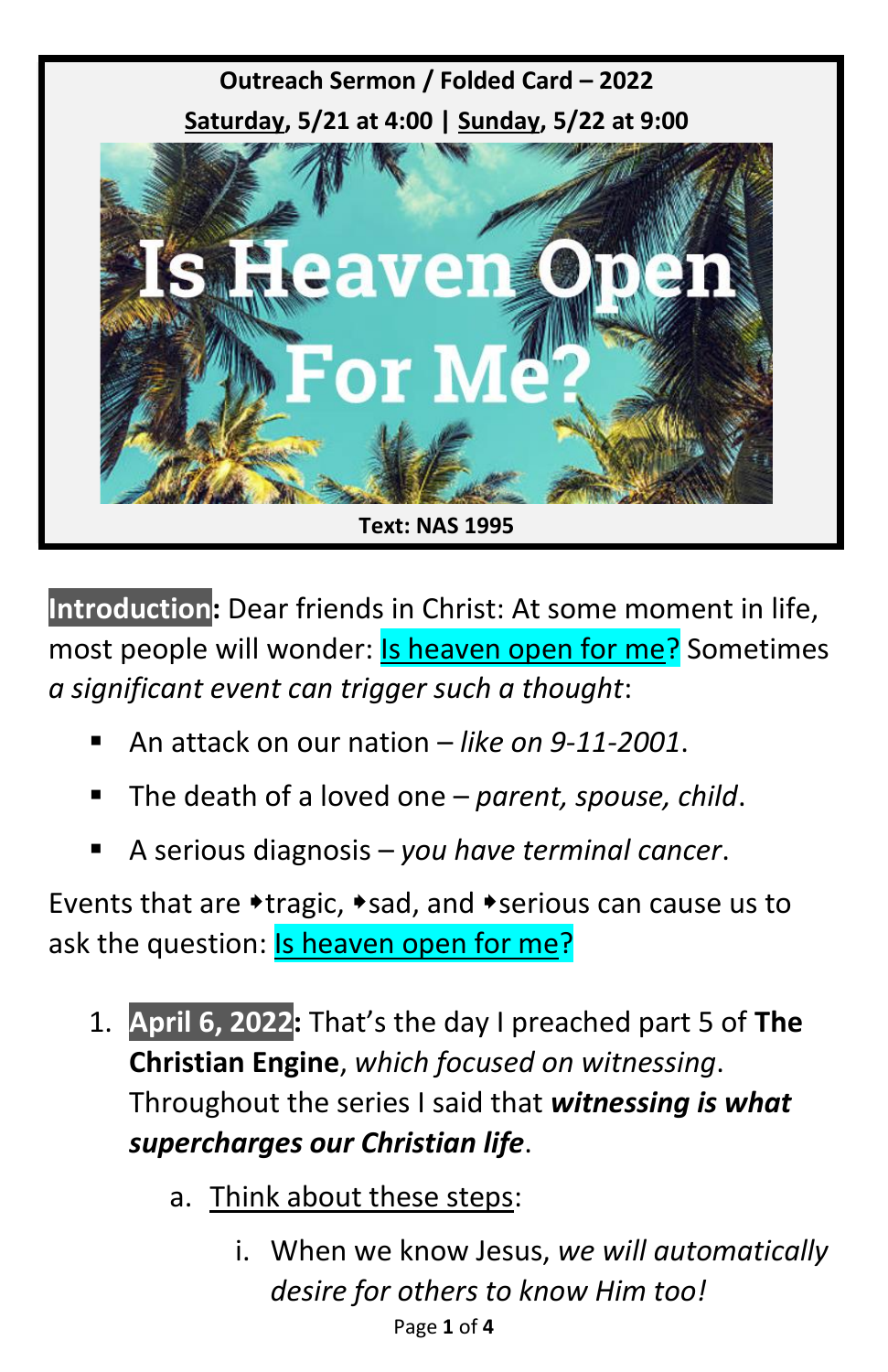- ii. When we have that desire, *we will figure out ways to point others to Jesus!*
- iii. When we point others to Jesus, *they will have questions for us*, so we will:
	- 1. Search the Bible for answers.
	- 2. Pray for the Holy Spirit to bring that person to know Jesus.
	- 3. Invite that person to church.
	- 4. Introduce that person to other believers.
- b. An outreach tool: On April 6 I shared and briefly explained this phrase: We **are** saved, **by** grace, **through** faith, **in** Jesus, **for** eternal life! Then I told you to watch for a card you could use in the future to \*share that phrase, \*explain that phrase, and invite people to Bethlehem *(the new cards are now available in the narthex)*.
- 2. **The New Card:** It's a folded card with this title: **Is Heaven Open For Me?** The question is in the firstperson, *it's a personal question*. When someone sees the card, *he will immediately ask himself*: Is heaven open for ME? Then, *being curious*, **this is what he will find inside**:
	- a. **When we Believe the BAD NEWS**, *then we will Desire the GOOD NEWS!* Think about that… **to us** the bad news is obvious, *but not for everyone*. Rather than rush to the good news, *let us kindly and honestly share the bad news*.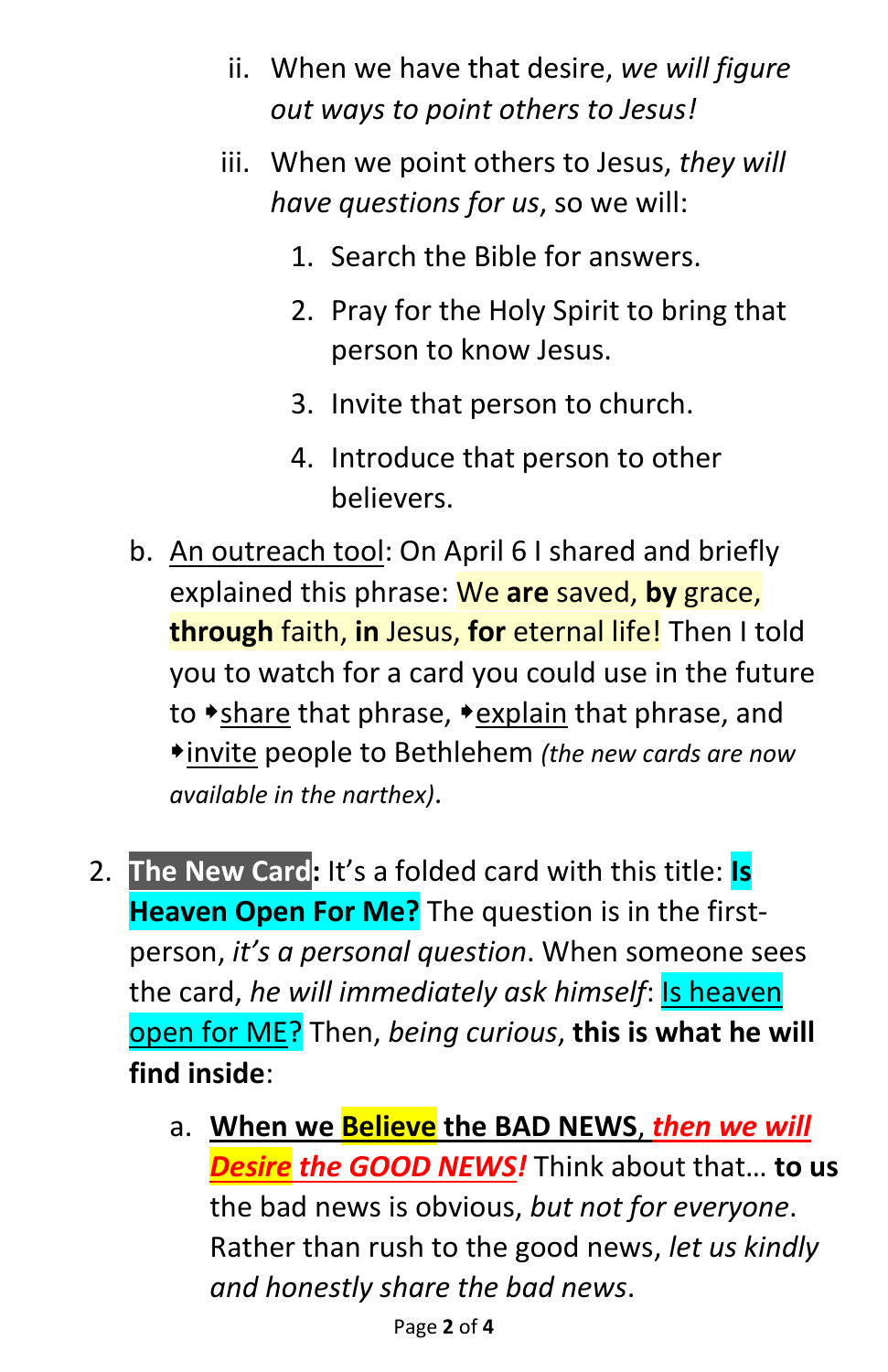- b. **What is the BAD NEWS?** God's word says: **All** have done wrong, **All** have earned eternal punishment, and  $\blacktriangleright$ All are helpless to enter heaven.
	- i. "All have sinned" (Rom. 3:23).
	- ii. "The wages of sin is death" (Rom. 6:23).
	- iii. "…while we were still helpless… Christ died for the ungodly" (Rom. 5:6).
- c. **What is the GOOD NEWS?** Heaven is open **by** grace, **→ through** faith, → in Jesus, → for eternal life! What does each part mean?
	- i. **By** grace: Even though we have all done wrong, *God still loves us!* God's love is based on **who He is**, *NOT on what we have done* (see Titus 3:5)*!*
	- ii. **Through** faith: Through the Bible, the Holy Spirit  $\blacktriangleright$ shows us our helplessness,  $\blacktriangleright$ makes us sincerely sorry for our sins, and  $\blacklozenge$  gives us faith: **F**orsaking **A**ll, **I T**rust **H**im! God enables us to **stop trusting** *in what we have done* and **begin trusting** *in Jesus and all He has done!*
	- iii. **In** Jesus: Faith is always in some thing or someone; *Christian faith is always in Jesus*: who He is – *the Son of God*, and what He did – *living, dying, rising!* When we are saved, *we are trusting in Jesus alone!*
	- iv. **For** eternal life: It is best to trust in Jesus for everything, *but especially for our entrance*